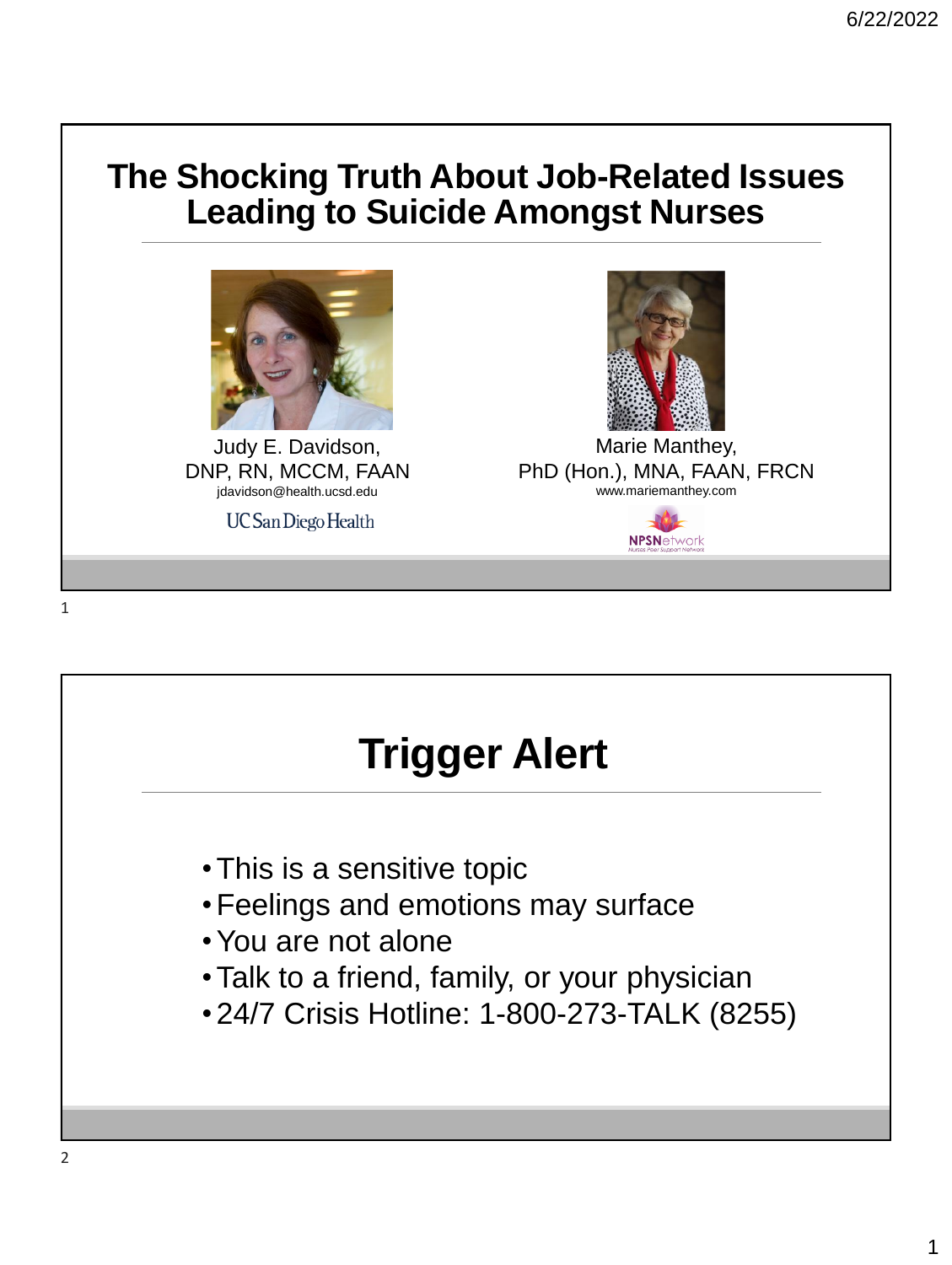### **Why Now More Than Ever**

Pandemics result in:

- •Panic Disorder
- •Stress Disorders
- •Depression
- •Suicide



Angela Klinkhamer, RN

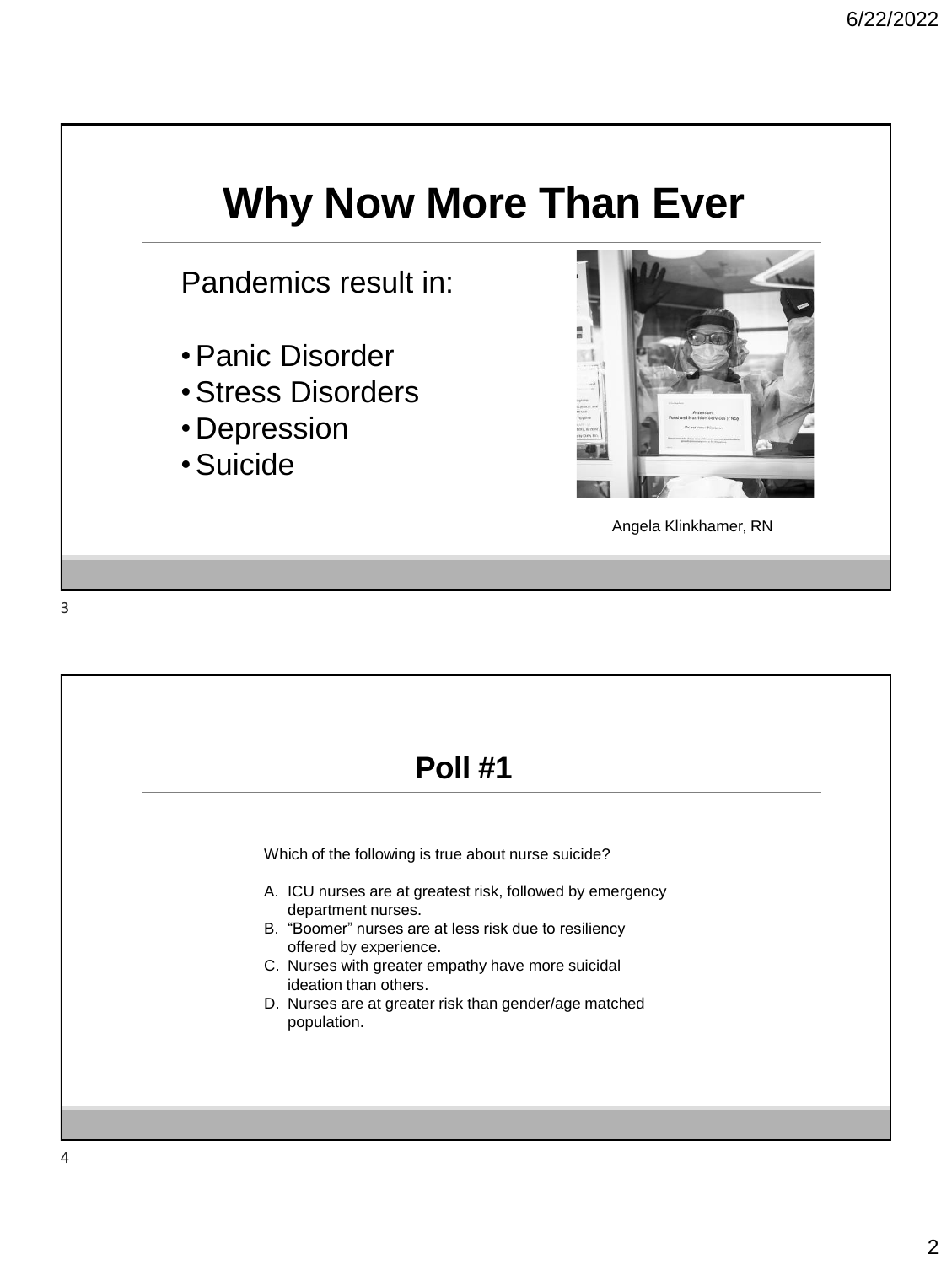

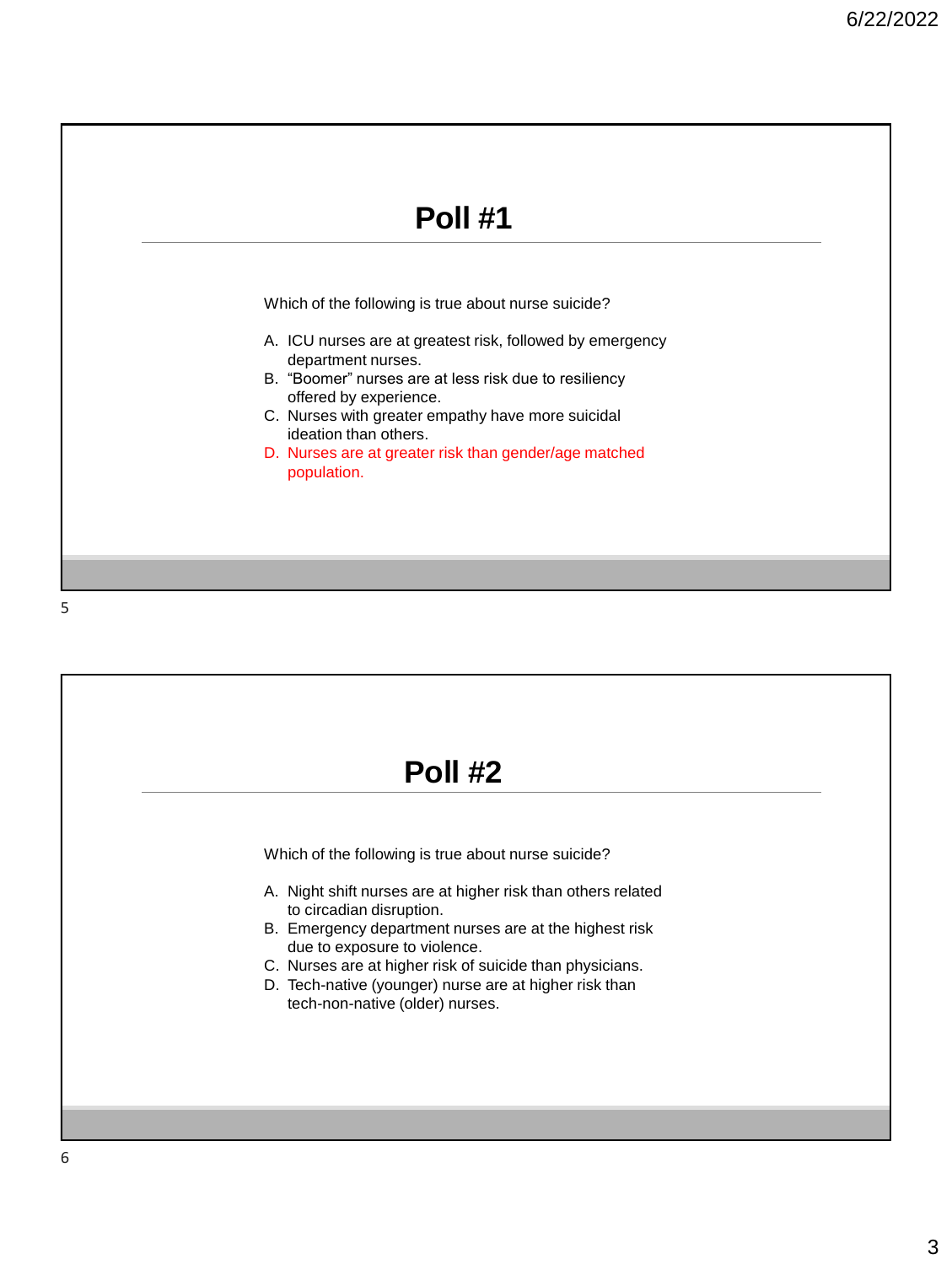

## **Significant Findings 2005-2016 NVDRS**

Incident Rate Ration RNs vs. Gender Matched Population

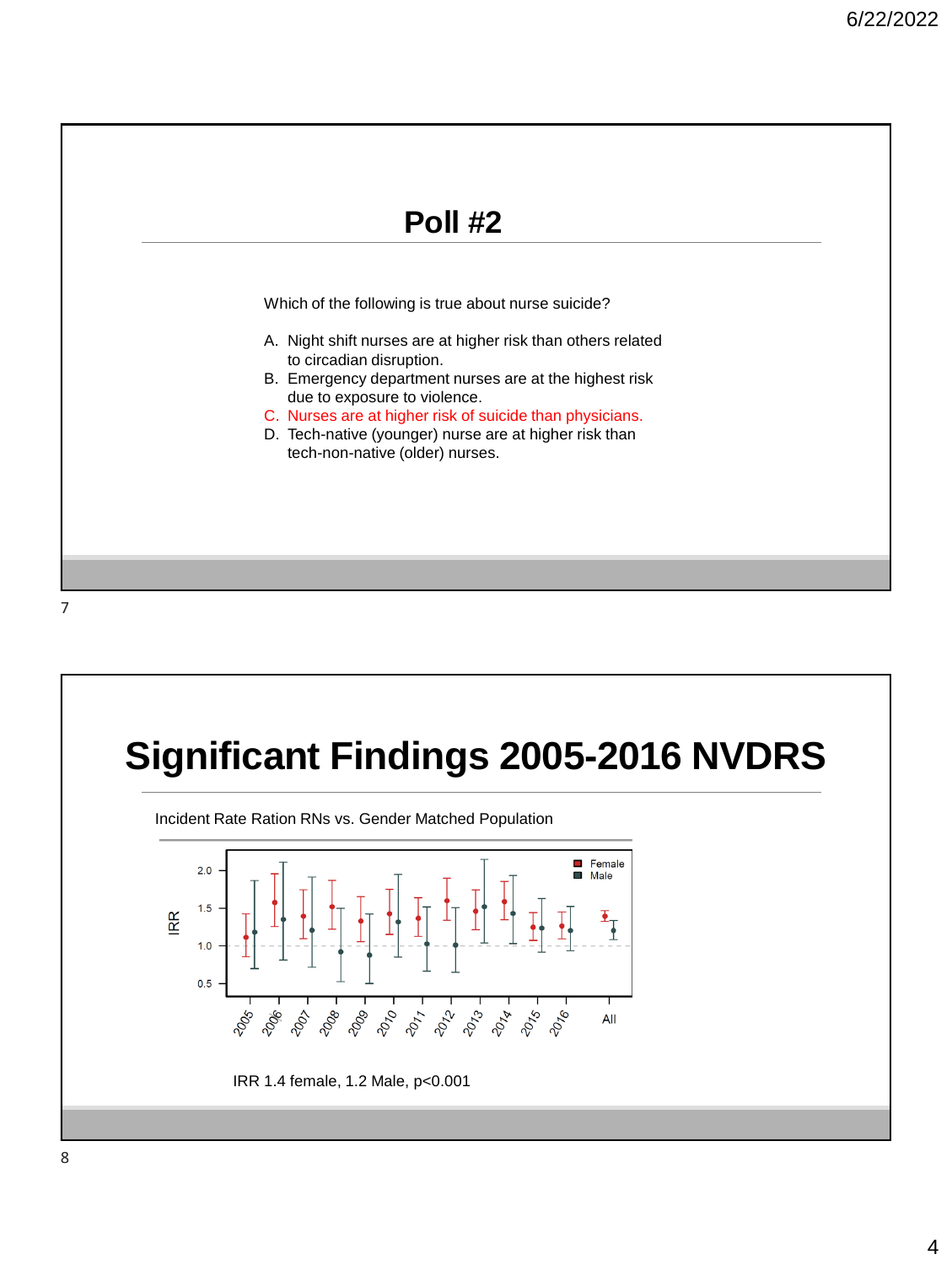

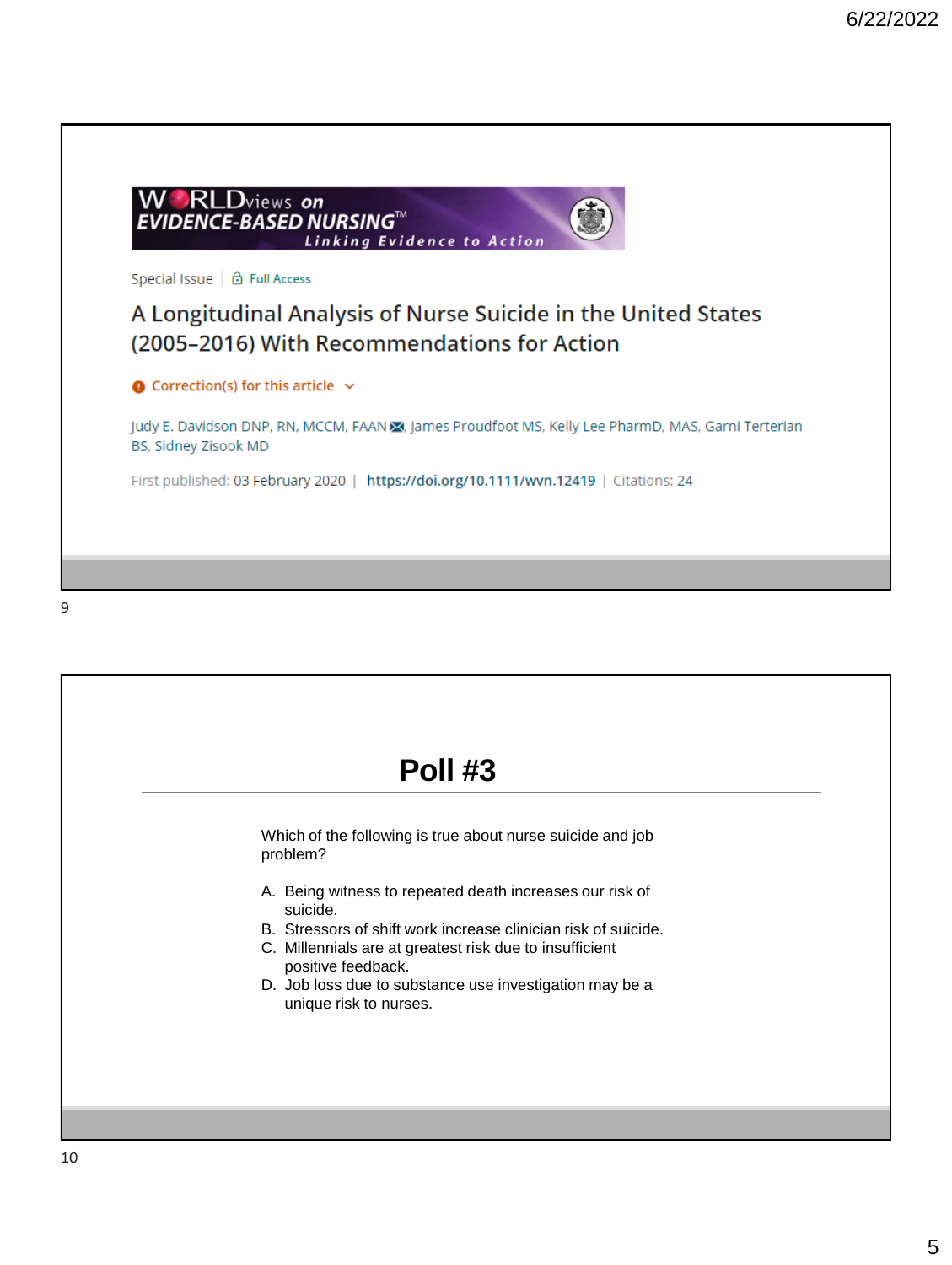

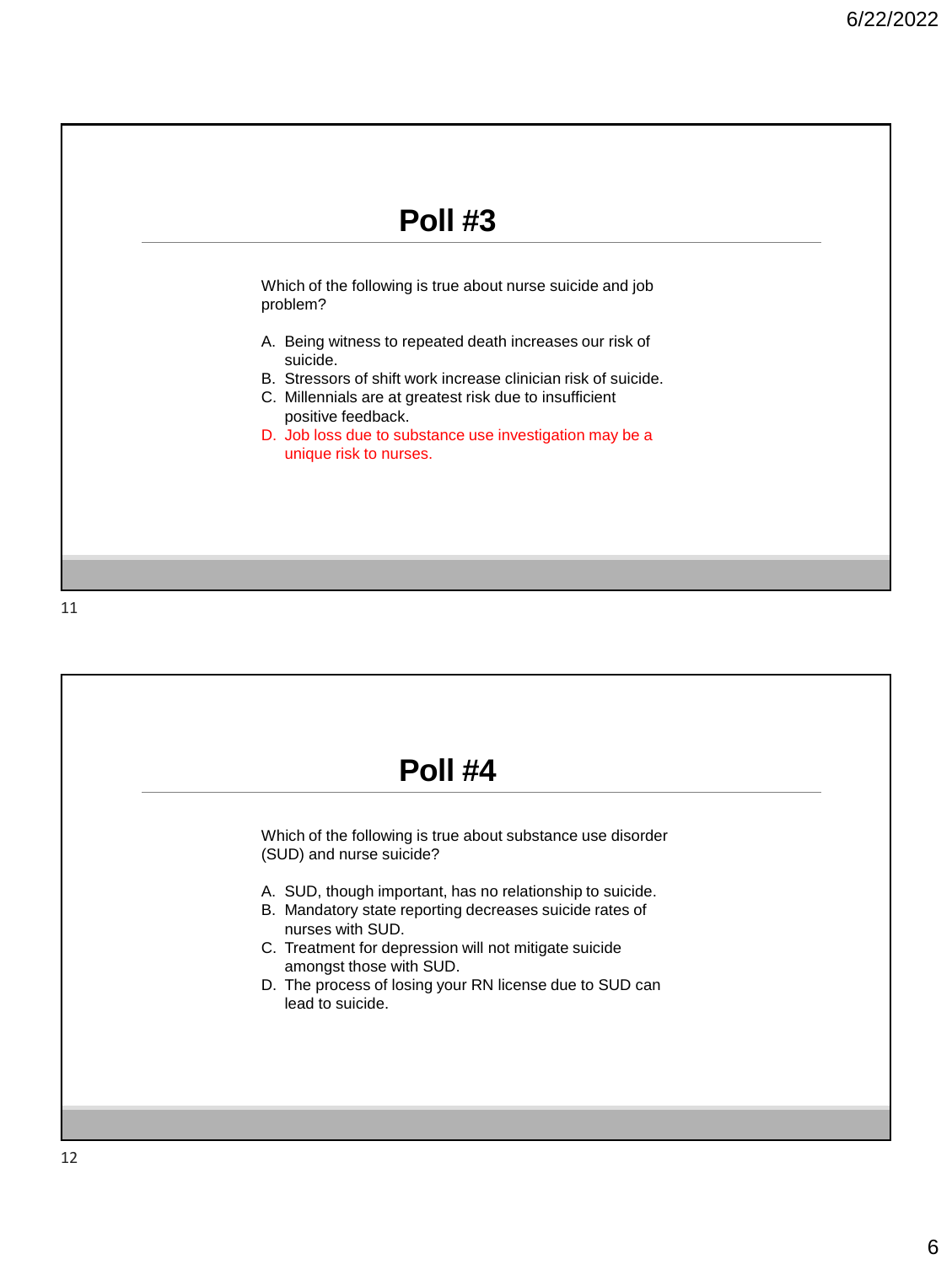

**Job-Related Problems Prior to Nurse** Suicide, 2003-2017: A Mixed Methods Analysis Using Natural Language<br>Processing and Thematic Analysis

Judy E. Davidson, DNP, RN, MCCM, FAAN; Gordon Ye; Melissa C. Parra, BSN, RN; Amanda Choflet, DNP, RN, OCN; Kelly Lee, PharmD; Arianna Barnes, MSN, RN, CCRN, SCRN, PHN; Jill Harkavy-Friedman, PhD; and Sidney Zisook, MD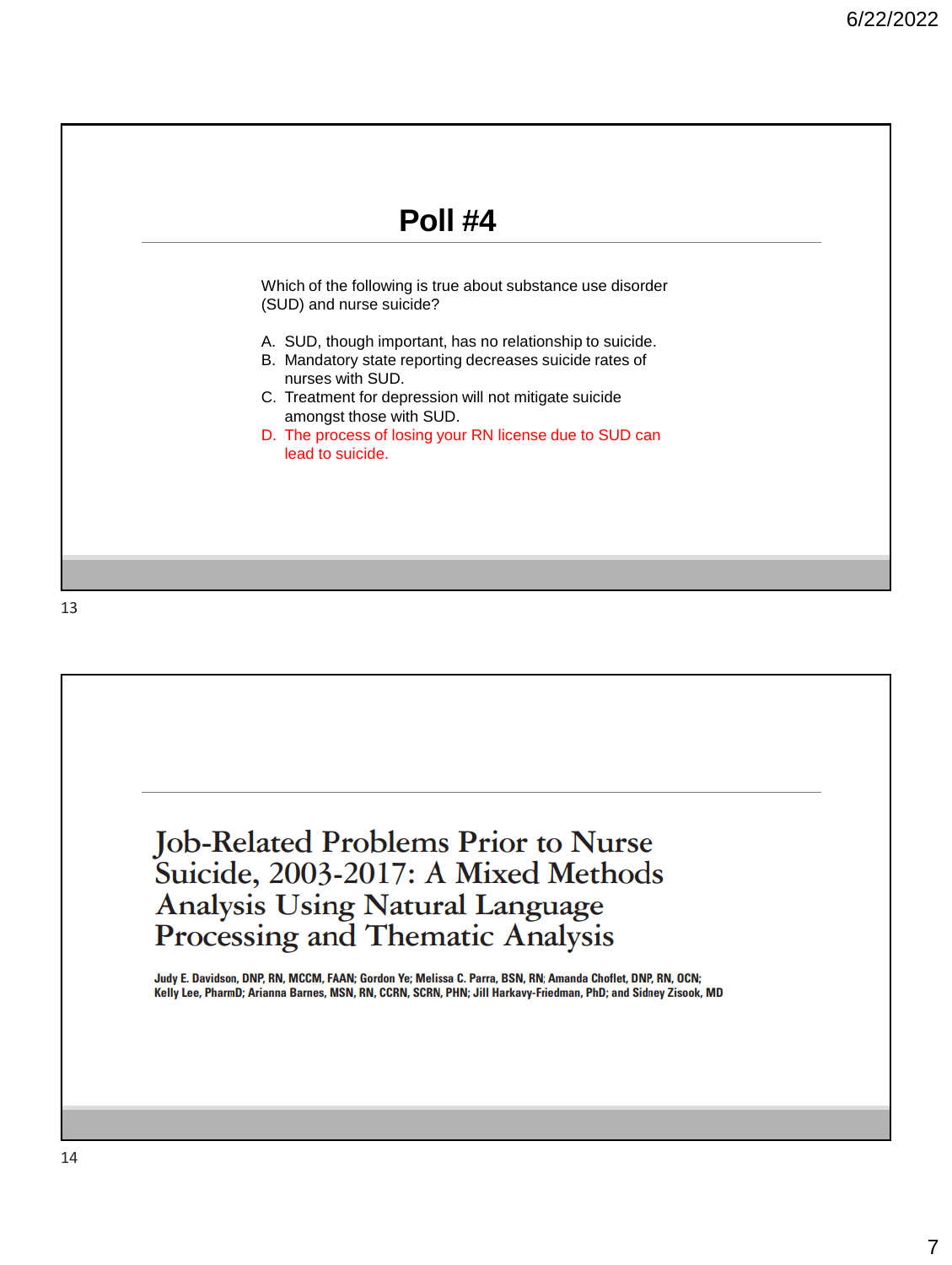#### **Coded Nurse Victim Characteristics**

|                                | <b>RN</b>          | <b>Female Nurse</b> | <b>Male Nurse</b>  |
|--------------------------------|--------------------|---------------------|--------------------|
| Intimate Darting               | <b>LESS LINE</b>   | LUJJ LINU.          |                    |
| <b>Job Problem</b>             | <b>More Likely</b> | <b>More Likely</b>  | <b>More Likely</b> |
| Mentar museum                  |                    |                     |                    |
| <b>Current</b>                 | <b>More Likely</b> | <b>More Likely</b>  |                    |
| <b>History Mental Illness</b>  |                    |                     |                    |
| <b>Treatment</b>               | <b>More Likely</b> | <b>More Likely</b>  |                    |
| <b>Circumstances Known</b>     | <b>More Likely</b> | <b>More Likely</b>  |                    |
| <b>Suicide Note</b>            | <b>More Likely</b> | <b>More Likely</b>  |                    |
| <b>Physical Health Problem</b> |                    | <b>More Likely</b>  |                    |
| <b>Number of Crises</b>        |                    |                     | <b>Less Crises</b> |
| <b>Finance Problem</b>         |                    |                     | Less Likely        |
| <b>Any Crisis</b>              |                    |                     | Less Likely        |
| <b>Suicide Thought History</b> |                    |                     | <b>More Likely</b> |

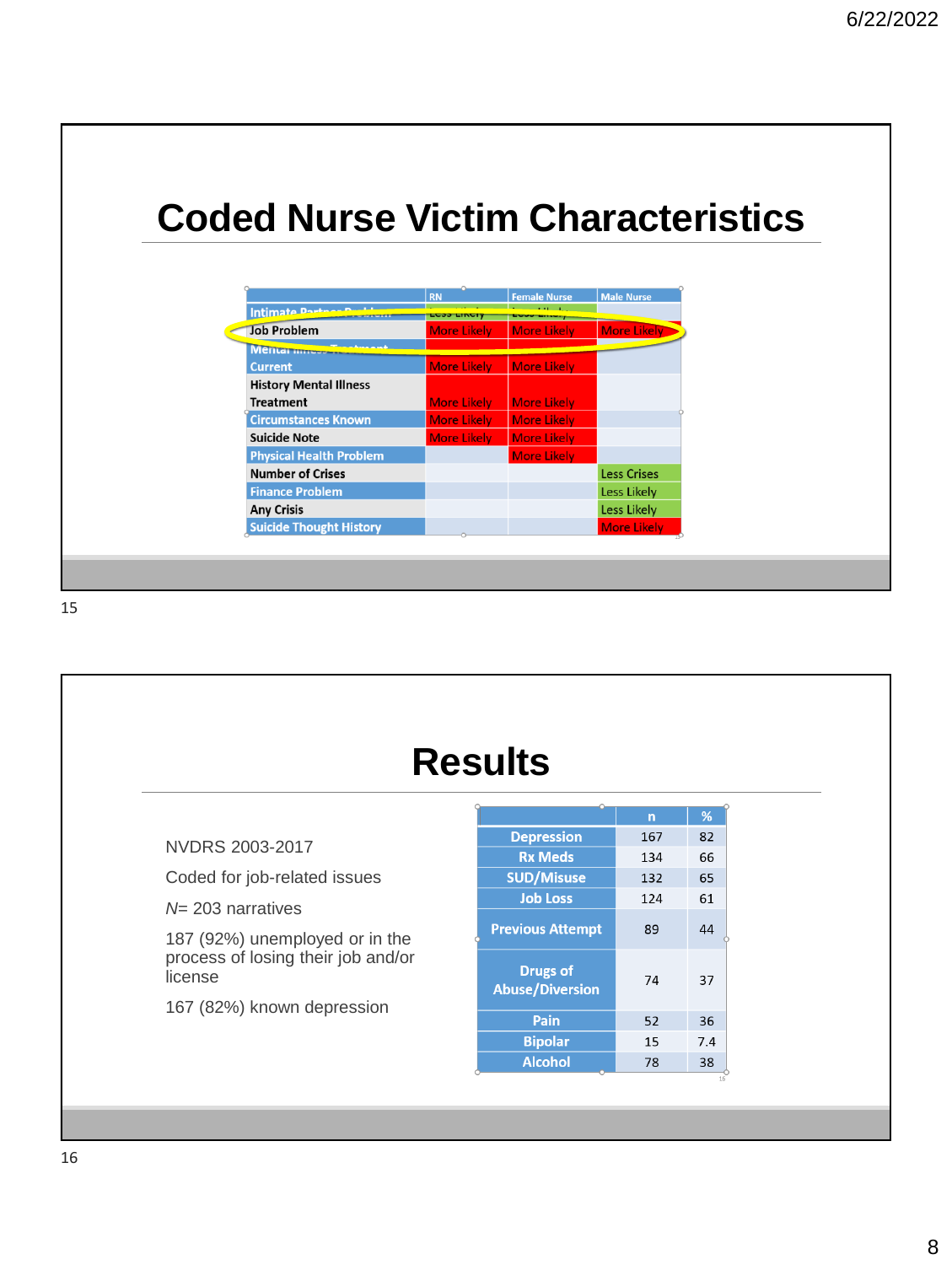### **Composite Case 1**

*The victim was a nurse who was terminated from his job at a hospital the night before death.*

*His wife said he was terminated from his job because of an investigation the hospital was conducting.*

*This morning the victim's wife reported him missing to the police when he did not return home from work.* 

### **Composite Case 2**

*The victim had lost her job 2 months ago and had financial difficulty, which also caused marital strain.*

*She had been fired for stealing medications from work and had issues with chronic pain.* 

*Her suicide note stated, "I am so sorry, I know you tried to help. I will now finally be at peace."*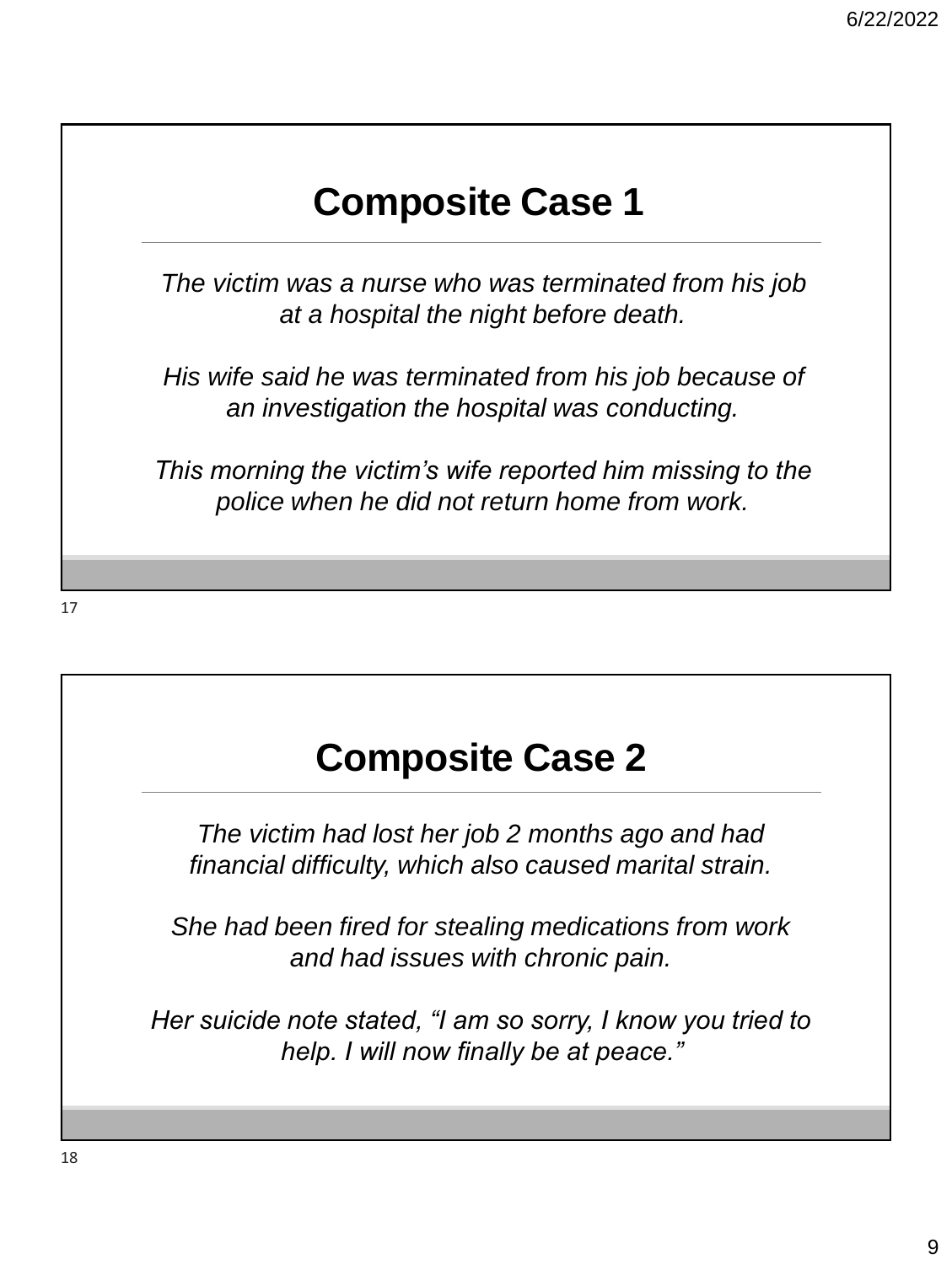#### **Composite Case 3**

*The victim had chronic pain due to fibromyalgia and was prescribed narcotics. Under investigation for 'fit for duty'.* 

*Found impaired on the job.* 

*Family states she was distraught about needing to leave the profession because of the uncontrolled pain.* 

*Depression being treated but has become worse since the investigation started.* 

## **Job Loss Spiral to Death**

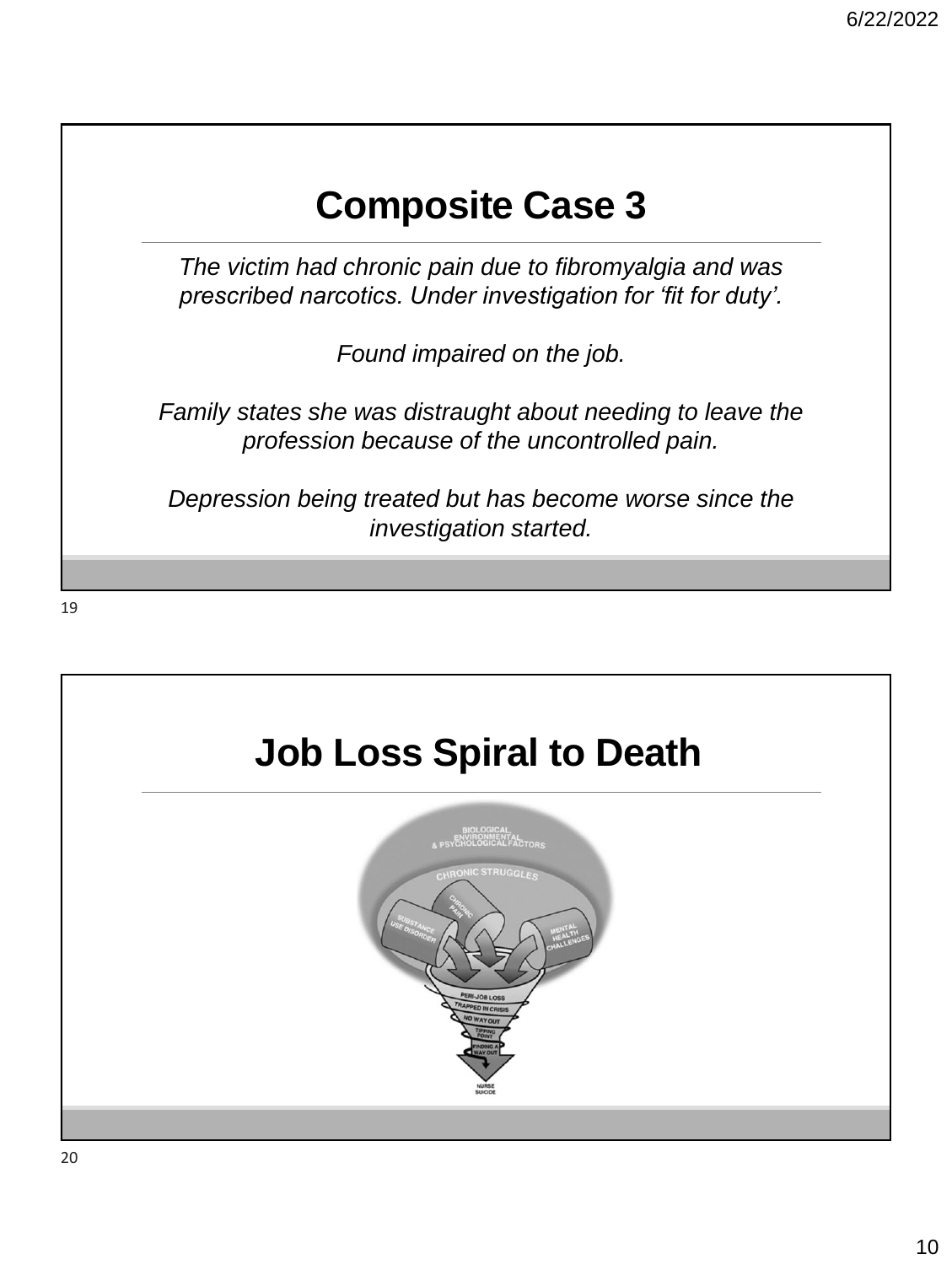The time around an investigation or job loss is vulnerable. Something about the process of investigation and job-loss is leading to death. Acrylic on Canvas Sarah Pai, NP, RN

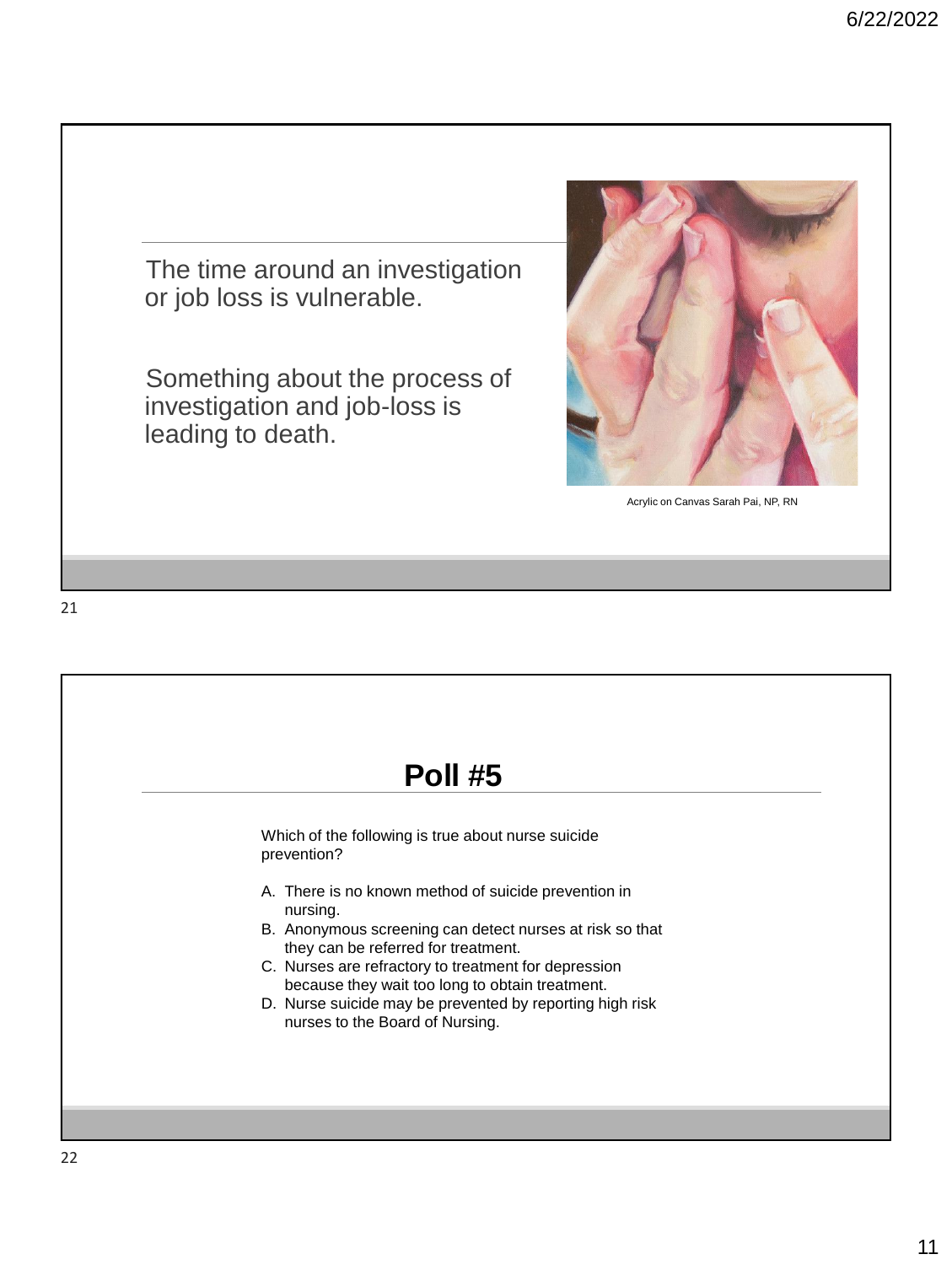



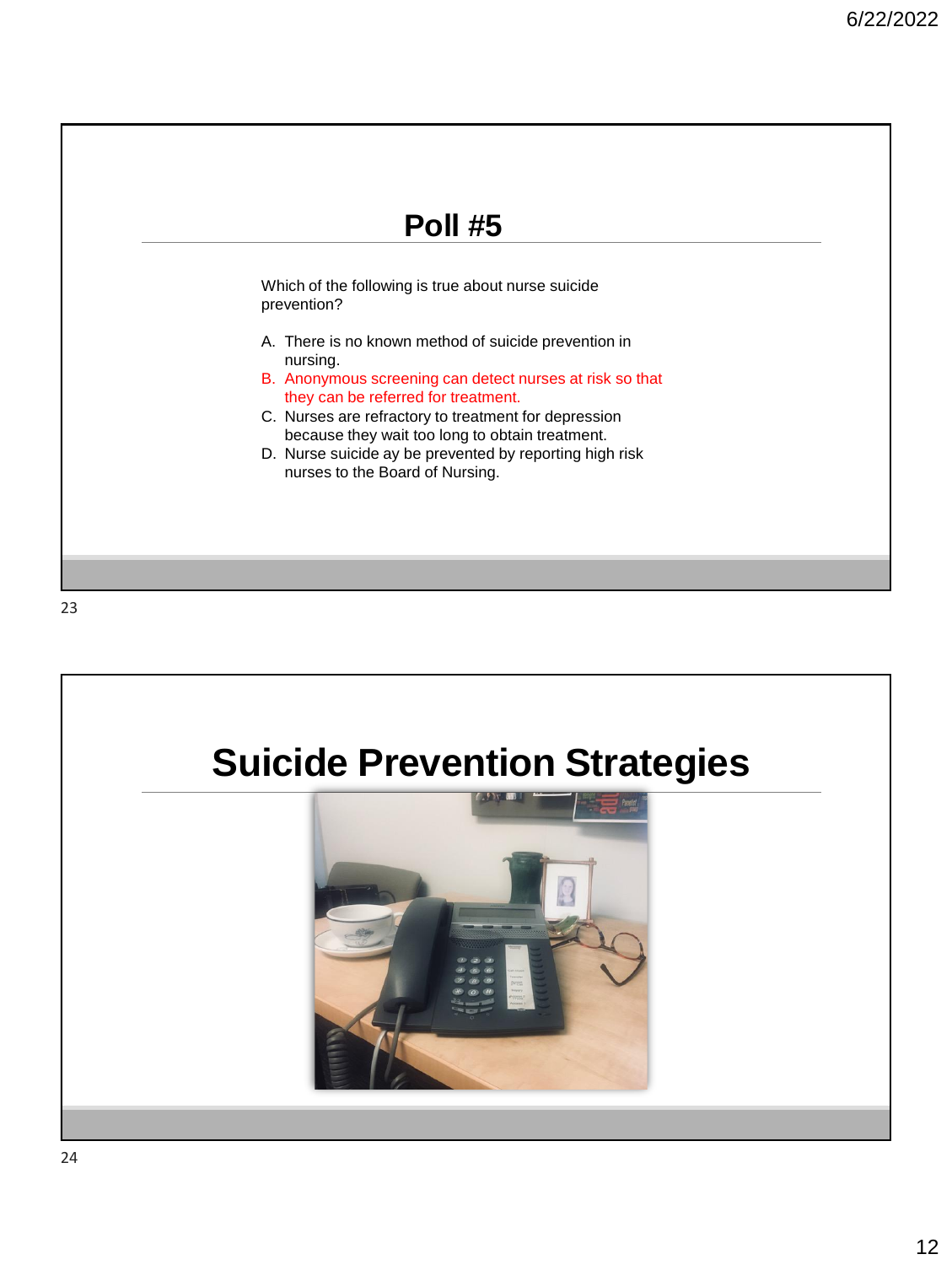#### **UCSD HEAR Suicide Prevention Program:**

#### **Risk Screening… A Chance for Rebirth**

Art by Linda Lobbestael, MSN, RN-BC

Read the story behind this award-winning art: [https://www.americannursetoday.com/suicide](https://www.americannursetoday.com/suicide-among-nurses-might-hurt-us/)among-nurses-might-hurt-us/

**MERICAN ACADEMY OF NURSING EDGE RUNNERS** 

Suicide Prevention in Nursing: Breaking the Silence - [American Academy of Nursing Main Site \(aannet.org\)](https://www.aannet.org/initiatives/edge-runners/profiles/suicide-prevention-in-nursing)

| Received: 6 January 2021<br>Accepted: 2 March 2021                                                                                                                                                                                                                                                                              |                                                                                                                             |
|---------------------------------------------------------------------------------------------------------------------------------------------------------------------------------------------------------------------------------------------------------------------------------------------------------------------------------|-----------------------------------------------------------------------------------------------------------------------------|
| DOI: 10.1111/jocn.15749                                                                                                                                                                                                                                                                                                         |                                                                                                                             |
|                                                                                                                                                                                                                                                                                                                                 | <b>Journal</b> of<br><b>Clinical Nursing WILEY</b>                                                                          |
| ORIGINAL ARTICLE                                                                                                                                                                                                                                                                                                                |                                                                                                                             |
|                                                                                                                                                                                                                                                                                                                                 |                                                                                                                             |
|                                                                                                                                                                                                                                                                                                                                 | Judy Davidson DNP, RN, MCCM, FAAN <sup>2</sup>  <br>Gordon Ye <sup>2</sup>   Arianna Barnes BSN, RN, CCRN, PHN <sup>3</sup> |
|                                                                                                                                                                                                                                                                                                                                 | Abstract                                                                                                                    |
|                                                                                                                                                                                                                                                                                                                                 | Aims and objectives: To describe the substance use and mental health characteristics                                        |
|                                                                                                                                                                                                                                                                                                                                 | of nurses who complete suicide compared to non-nurses.                                                                      |
| Amanda Choflet DNP, RN, OCN <sup>1</sup>  <br>Kelly C. Lee PharmD, MAS, BCPP <sup>2</sup><br>Sidney Zisook MD <sup>2</sup><br><sup>1</sup> San Diego State University, San Diego,<br>CA, USA<br><sup>2</sup> University of California San Diego, San<br>Diego, CA, USA<br><sup>3</sup> Mission Hospital, Mission Viejo, CA, USA | Background: Nurses are at higher risk of suicide than the general population. The                                           |
| Correspondence<br>Amanda Choflet, San Diego State                                                                                                                                                                                                                                                                               | relationship between substance use, mental health and suicide in a large sample of                                          |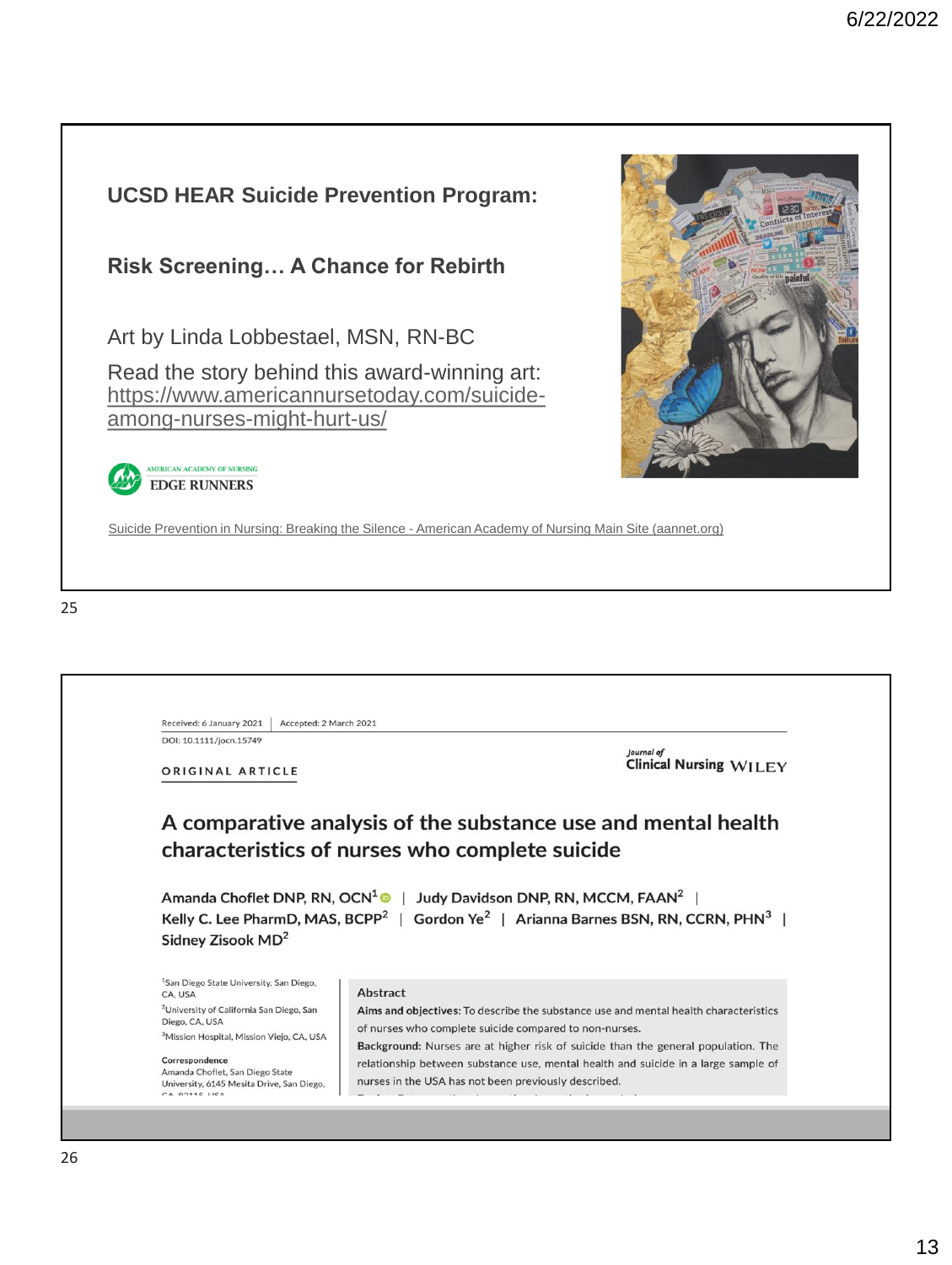|                               |                              | TABLE 6 Comparison of substances used in suicide |               |
|-------------------------------|------------------------------|--------------------------------------------------|---------------|
| Substance <sup>®</sup>        | All nurses versus All other  |                                                  |               |
|                               | <b>Nurses</b><br>$(n = 802)$ | Other<br>$(n = 15, 540)$                         | $p-$<br>value |
| Anticonvulsant                | 67(8.35%)                    | 196 (1.26%)                                      | < .001        |
| Antidepressant                | 353 (44.01%)                 | 1,460 (9,40%)                                    | < 0.001       |
| Antihistamine                 | 131 (16.33%)                 | 855 (5.50%)                                      | $<$ ,001      |
| Antipsychotic                 | 56 (6.98%)                   | 356 (2.29%)                                      | < 001         |
| Acetaminophen                 | 58 (7.23%)                   | 313 (2.01%)                                      | < 0.001       |
| Barbiturate                   | 39 (4.86%)                   | 168 (1.08%)                                      | < .001        |
| Benzodiazepine                | 350<br>(43.64%)              | 1.708 (10.99%)                                   | 2001          |
| Caffeine                      | 58 (7.23%)                   | 186 (1.20%)                                      | < 001         |
| Diverted substances           | 21 (2.62%)                   | 43 (0.28%)                                       | < .001        |
| Alcohol                       | 338 (42.14%)                 | 2,021 (13.01%)                                   | < .001        |
| Inhalant                      | 43 (5.36%)                   | 639 (4.11%)                                      | .084          |
| Miscellaneous                 | 125 (15.59%)                 | 751 (4.83%)                                      | 2.001         |
| Muscle relaxant               | 39 (4.86%)                   | 231 (1.49%)                                      | < 0.001       |
| Nicotine                      | 24 (2.99%)                   | 144 (0.93%)                                      | 2.001         |
| Nonbenzodiazepine<br>sedative | 38 (4.74%)                   | 245 (1.58%)                                      | 5001          |
| Opioid                        | 358<br>(44.64%)              | 1,836 (11.81%)                                   | 5.001         |
| Stimulant                     | 70 (8.73%)                   | 310 (1.99%)                                      | $-.001$       |
| Substances of abuse           | 95 (11.85%)                  | 520 (3.35%)                                      | $-.001$       |
| Tetrahydrocannabinol          | 28 (3.49%)                   | 229 (1.47%)                                      | < 001         |
| Poison                        | 21(2.62%)                    | 100 (0.64%)                                      | < 0.001       |